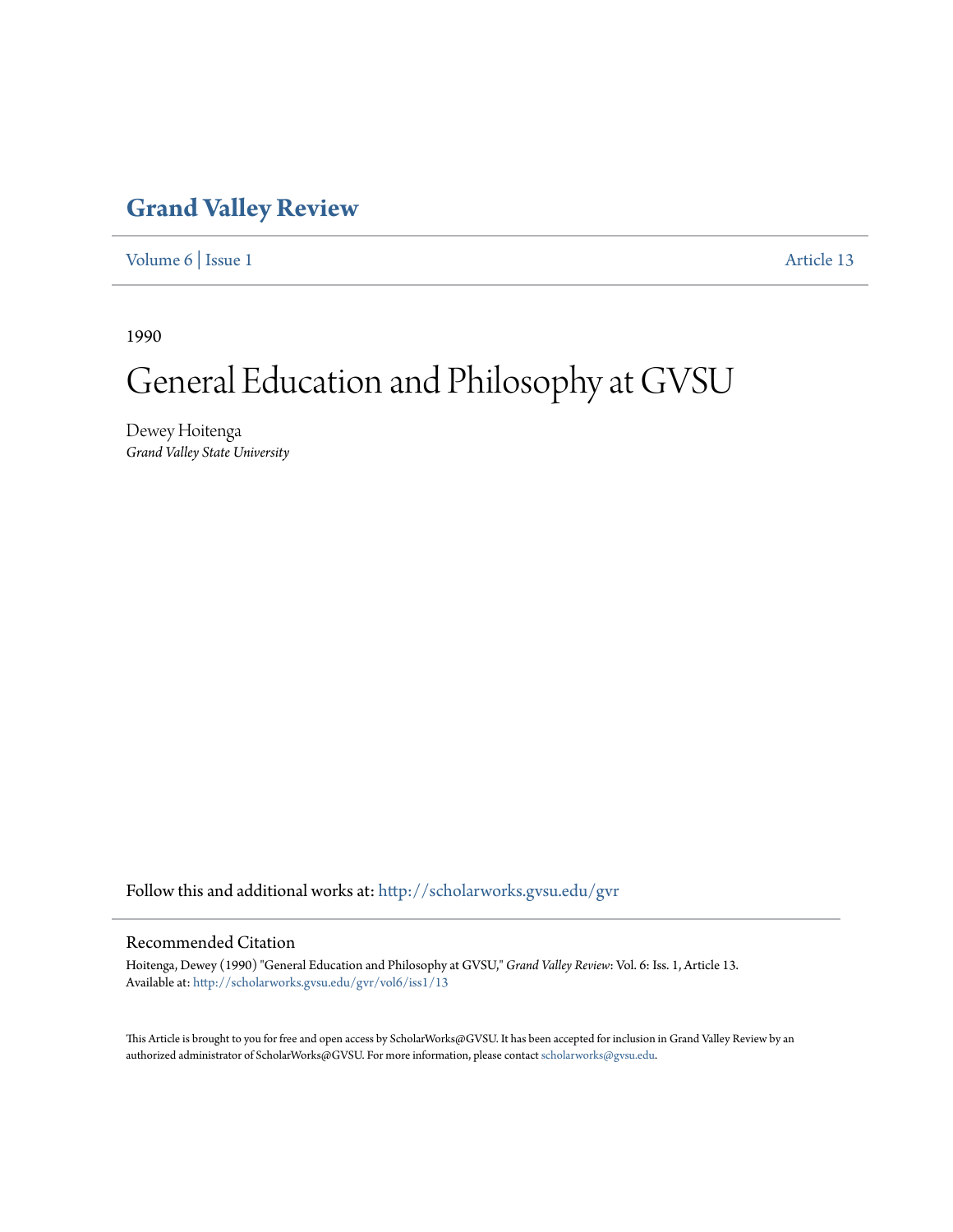## **General Education and Philosophy at GVSU**

## DEWEY HOITENGA

Last August the fourth freshman class entered Grand Valley under the new General Education Program. It would seem rather early, therefore, to raise some more than minor questions about the program. Four years, however, have perhaps given us sufficient experience and distance from the establishment of the program to warrant consideration of some possible changes. I have decided, at any rate, that it is not too early for us to begin discussing the program and hope what follows will be a start in that direction.

I write to express two concerns: how the program looks as a whole, and what has happened in it to my own subject, philosophy. I hope others will join the discussion, either responding to these concerns or raising some of their own.

## The Program as a Whole

As some of my colleagues who developed the program will recall from my discussions with them at the time, I wondered right from the start about the four major categories into which the program is divided: the College Section, the Arts and Humanities, the Natural Sciences, and the Social Sciences. It is even clearer to me now than it was then that these categories taken as a whole invite confusion and misunderstanding. The trouble stems from there being no consistent principle by which the course requirements are organized under them. As I hope to show, the College Section is the chief offender.

\\'nat do I mean by a consistent principle? I mean a single, evident *idea* by which the courses students are required to take are divided into major classifications or what I have just referred to as *categories.* I think there are only a very few such principles available. At one point in *The Closing of the American Mind*, Alan Bloom briefly reviews three such ideas (342-347). Whatever you may think of Bloom's book in general or his proposal for general education in particular, you will perhaps agree that his three principles are about the only plausible ideas available for organizing a program in general education. Each of them, at any rate, if strictly adhered to, can be used by itself to secure a coherent set of course requirements.

On the first principle, a student would be required to study the basic ideas, methods and knowledge in the generally recognized divisions of the modern American university: the humanities, the social sciences, and the natural sciences. "The reigning ideology here is *breadth* .... The courses here are almost always the already existing introductory courses" (342). This approach not only requires breadth, it also manifests simplicity. Every major field of learning has its introduc-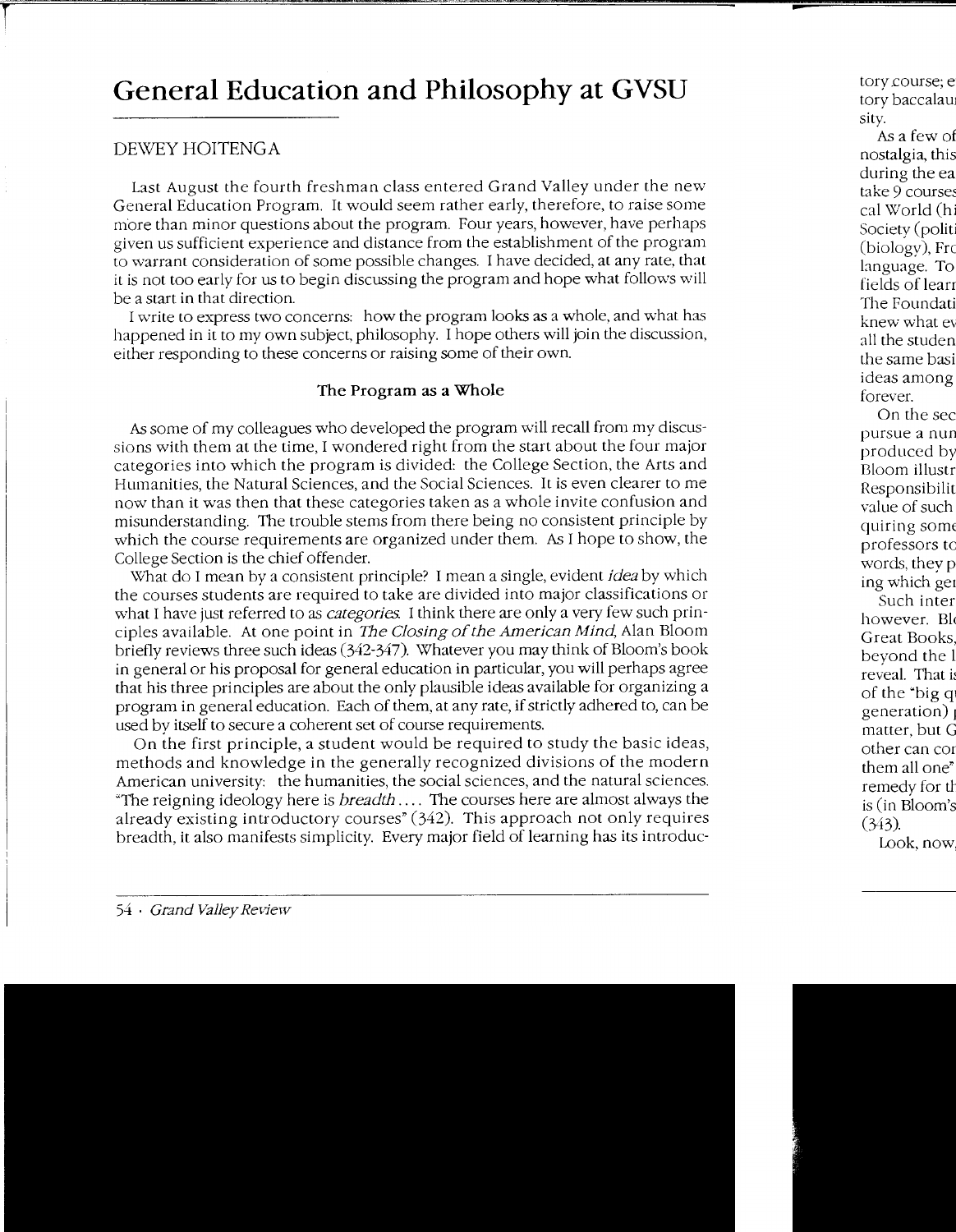tory course; every student who studies every major field of learning at its introductory baccalaureate level acquires the basic knowledge taught in the modern university.

As a few of us faculty and administrators remember with some excitement and nostalgia, this was the approach Grand Valley followed in its "Foundation Program" during the early years of its existence. Every student entering as a freshman had to take 9 courses (3 per term on a quarter system): Introduction to English, The Classical World (history), Introduction to Philosophy, Problems of Modern American Society (political science), Introduction to College Mathematics, Foundations of Life (biology), Frontiers of Science (physics and chemistry), and two terms of a foreign language. To this Foundation Program was added a distribution requirement in the fields of learning outside the student's major, to be met during subsequent years. The Foundation Program made for a lively intellectual community: every student knew what every other student was studying, and every professor could assume that all the students taking further courses in his or her own field had been prepared in the same basic way. But the simplicity of those days, with its common fund of basic ideas among students and faculty alike, like every Golden Age, is no doubt gone forever.

On the second principle (following Bloom), the student would be required to pursue a number of "composite courses" which are usually, but not necessarily, produced by a "collaboration of professors drawn from several departments." Bloom illustrates: "These courses have titles like 'Man in Nature,' 'War and Moral Responsibility,' '1he Arts and Creativity,' 'Culture and the Individual.'" What is the value of such courses? Bloom states it nicely: "They have the clear advantage of requiring some reflection on the general needs of students and force specialized professors to broaden their perspectives, at least for a moment" (343). In other words, they provide a remedy for the disconnectedness between the fields of learning which generally attends the first approach.

Such interdisciplinary courses do not offer the only way to accomplish this, however. Bloom's third (and his own preferred) approach, that of studying the Great Books, will also serve. For nearly every one of the Great Books stretches beyond the limits of a specialized discipline, as a glance at any list of them will reveal. That is because, as Bloom puts it, they ask and attempt to answer one or more of the "big questions." In his *Liberal Education* Mark Van Doren (for an earlier generation) put the point as follows: "Textbooks neatly cut and stuff" the subject matter, but Great Books are "bursting with content, and a content with which no other can compare .... The Great Books are all different, *ye<sup>t</sup>*their humanity makes them all one" (152; 157). \\'hat is the value of this approach? The Great Books offer a remedy for the chief unhappy tendency of the "composite course" approach, which is (in Bloom's words) "trendiness, mere popularization, and lack of substantive rigor" (343).

Look, now, at Grand Valley's current General Education Program. Its four main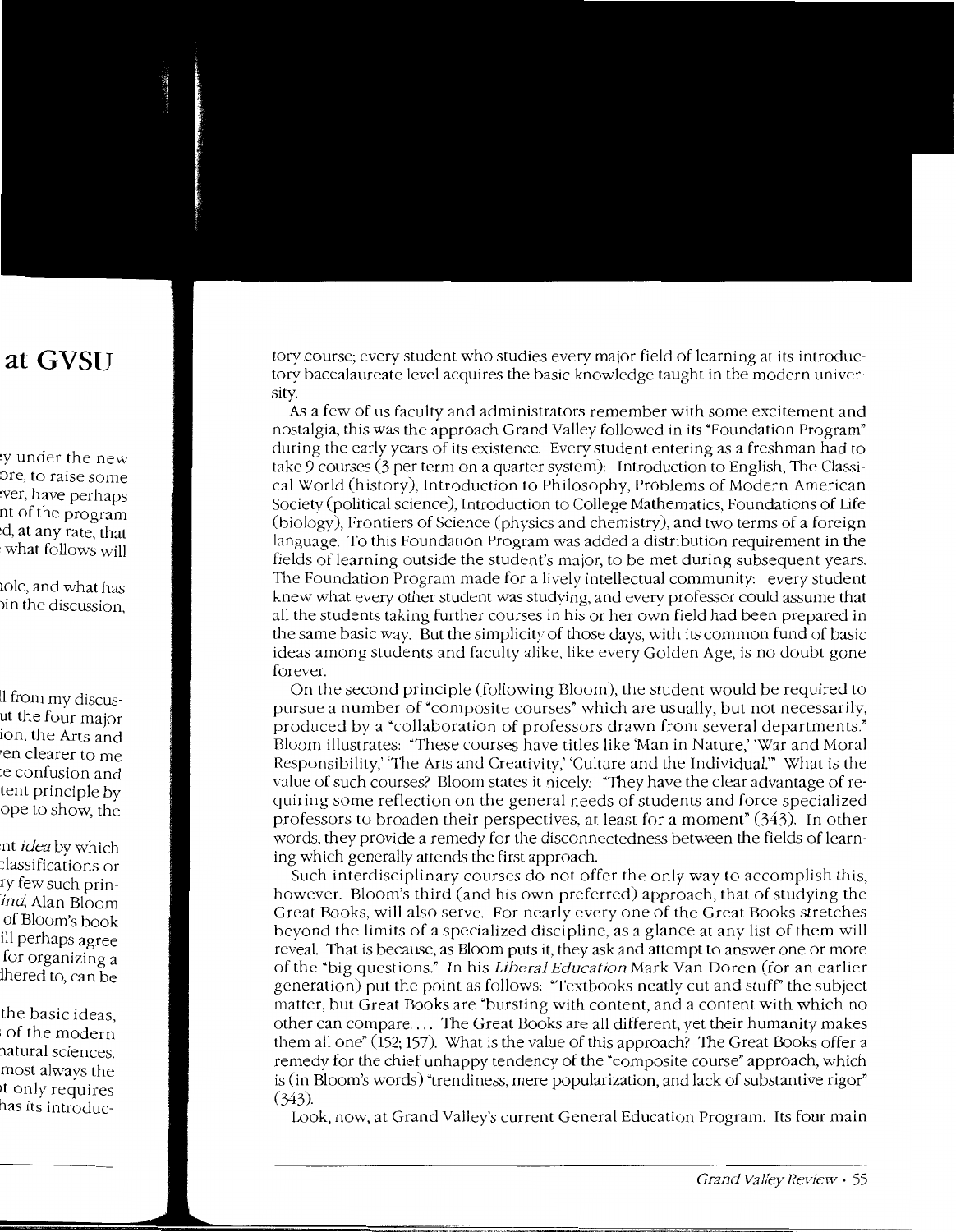categories fly in the face of a consistent principle of organization. \Vhile three of them, Arts and Humanities, Social Sciences, and Natural Sciences, offer a recognizable attempt to require study in the major fields of learning, the "College Section" seems to be a miscellaneous catch-all, inviting both overlap with and expropriation from the other three. And that is largely just what turns out to have happened. One of its subdivisions (Group C) is the History of Western Civilization, a group that the College Section has taken from Humanities, where history is generally located; another is Logical and Mathematical Quantitative Reasoning (Group A), in which most of the courses (mathematics) are taken from Natural Sciences, but one (logic) is taken from Humanities.

That leaves two other subdivisions: Foreign Culture and Multicultural Approaches (Group B) and Critical Examination of Values and Ideas (Group D). Here, at last, given the scope of the headings, we might expect to find, perhaps, the "composite courses" of Bloom's second main approach. Some of the courses listed under these two groups may genuinely be interdisciplinary, but my guess is that most are not. I can vouch only for "War in the Nuclear Age," since I teach in it, that it is both interdisciplinary and team taught (which seems to be the only proper way for an interdisciplinary course to be taught these days, given the extreme specialization of most of us who teach in the modern university). If I am correct that many of the courses in Groups Band D are not really interdisciplinary, let alone team taught, why are they there?

The courses in Group B (Foreign Culture and Multicultural Approaches) are there to provide an understanding and appreciation of the diversity of human cultures. That is a current and important concern. Indeed, we are this very year even more tuned in to the importance of multiculturalism than four years ago when the program was established. Perhaps, therefore, this theme needs a group of courses all by itself to see that something definite, conspicuous, and responsible is done. Still, why put such a group of courses in a category called the "College Section"? The label suggests that all the groups under the Arts and Humanities, the Social Sciences, and the Natural Sciences categories have something other or less than "college" status, which of course is erroneous. Furthermore, we do not even have a college anywhere in the university anymore, so what does the label mean?

And what is supposed to be taught under the Critical Examination of Values and Major Ideas (Group D)? Many of the courses in Group D focus upon ethics, either directly or indirectly; but "Einstein's Universe" quite clearly does not. Does this course, then, together with one or two others, teach a "major idea"? If so, there are precious few "major ideas" identified as such that the General Education Program requires students to study. But, of course, students are not even *required* to study such a major idea, since they can satisfy the Group D requirement by studying one of the courses in ethics. Conversely, they are not required to study ethics, since they can satisfy the requirement by completing "Einstein's Universe."

In fact, there are many courses in the other three main categories that also teach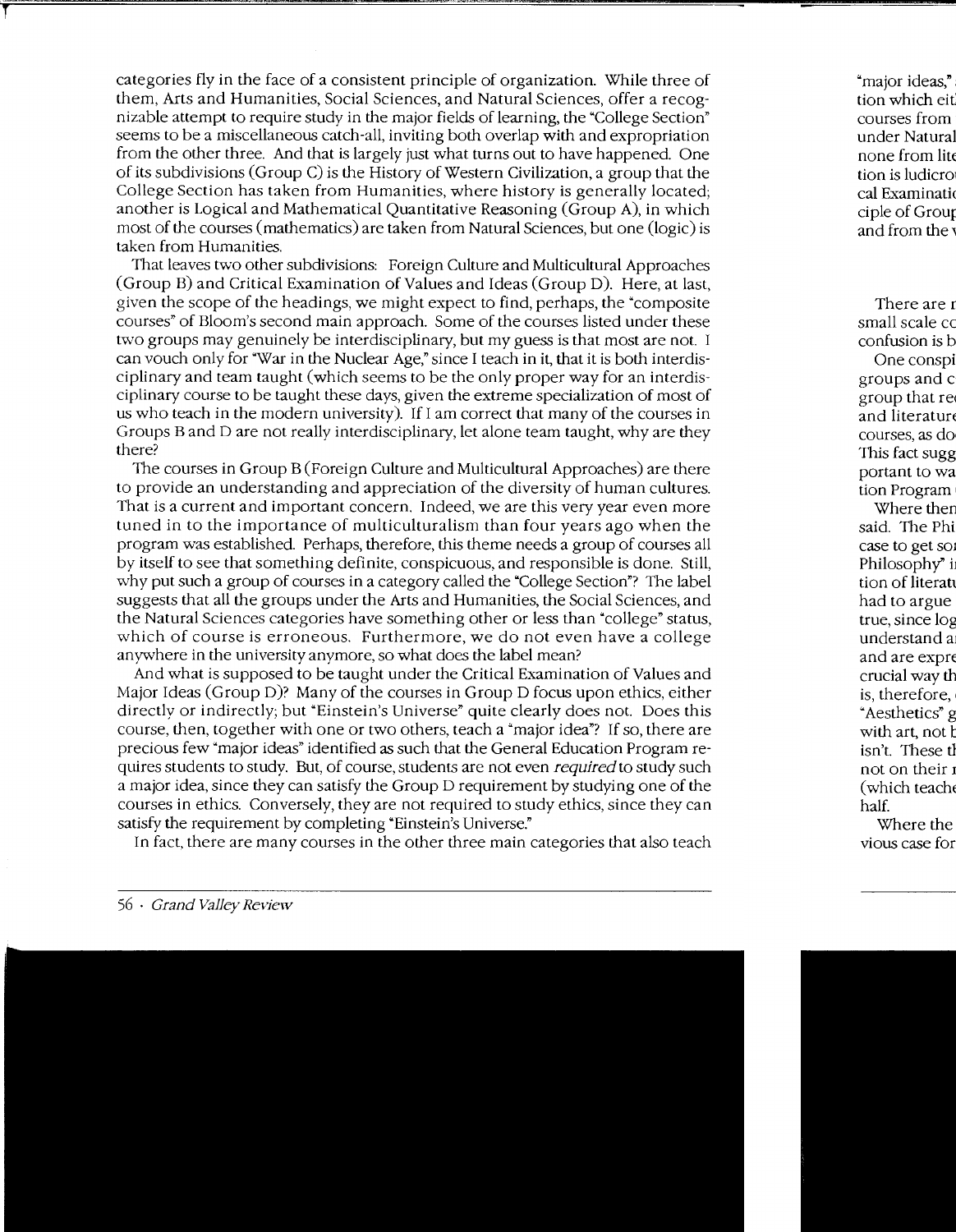"major ideas," so that here again we have a (partial) heading under the College Section which either overlaps with other groups in the other categories or expropriates courses from them (such as "Einstein's Universe," from Physical Sciences, Group A under Natural Sciences). Why are there no courses in Group D from the arts? \Vhy none from literature? Are these areas without values and major ideas? The suggestion is ludicrous; yet that is just what labeling one group in the College Section "Critical Examination of Values and Ideas" suggests. So what, then, is the organizing principle of Group D that distinguishes it from Groups *A,* B, and C in the College Section, and from the various groups in the three other main categories?

#### **Philosophy**

There are more anomalies, but I have said enough to show both the large and small scale confusion that permeates the General Education requirements. Such confusion is bound to have its unhappy consequences for various fields of learning.

One conspicuous example of this is philosophy. \'V'here is philosophy in all these groups and categories? The answer is obvious: philosophy has been given no group that recognizes it as a major discipline in its own right. In contrast, history and literature, its fellow subjects in the humanities, each determine a group of courses, as does every other major subject from the physical sciences to the fine arts. This fact suggests that philosophy has no subject matter sufficiently distinct and important to warrant requiring students to study it in the university's General Education Program (and, therefore, requiring the university to teach it in that program).

Where then *is* philosophy in the program? Here and there-that is all that can be said. The Philosophy Department remembers well how difficult it was to make a case to get some of its courses into the groups at all. In order to get "Introduction to Philosophy" included, the department had to argue that philosophy is an "exploration of literature," which of course it isn't. In order to get "Logic" in, the department had to argue that logic is the study of mathematical reasoning, which is only half true, since logic analyzes the mathematical formalities of reasoning only in order to understand and evaluate arguments, which have content (yes, "values and ideas"!) and are expressed in language. So logic requires equally a study of *language,* in a crucial way that none of the other courses in Group A in the College Section does; it is, therefore, one of the *humanities,* not to be lined up with mathematics). Again, "Aesthetics" got into Arts and Human ties Group A because it has something to do with art, not because it is itself an "introduction to art" or to one of the arts, which it isn't. These three philosophy courses, therefore, made it into their present groups not on their real merits, but only because of sophistic arguments the department (which teaches its logic students to avoid such arguments) had to make on their behalf.

Where the department needed no such arguments, but where there was an obvious case for its history of philosophy courses to be included in the College Section,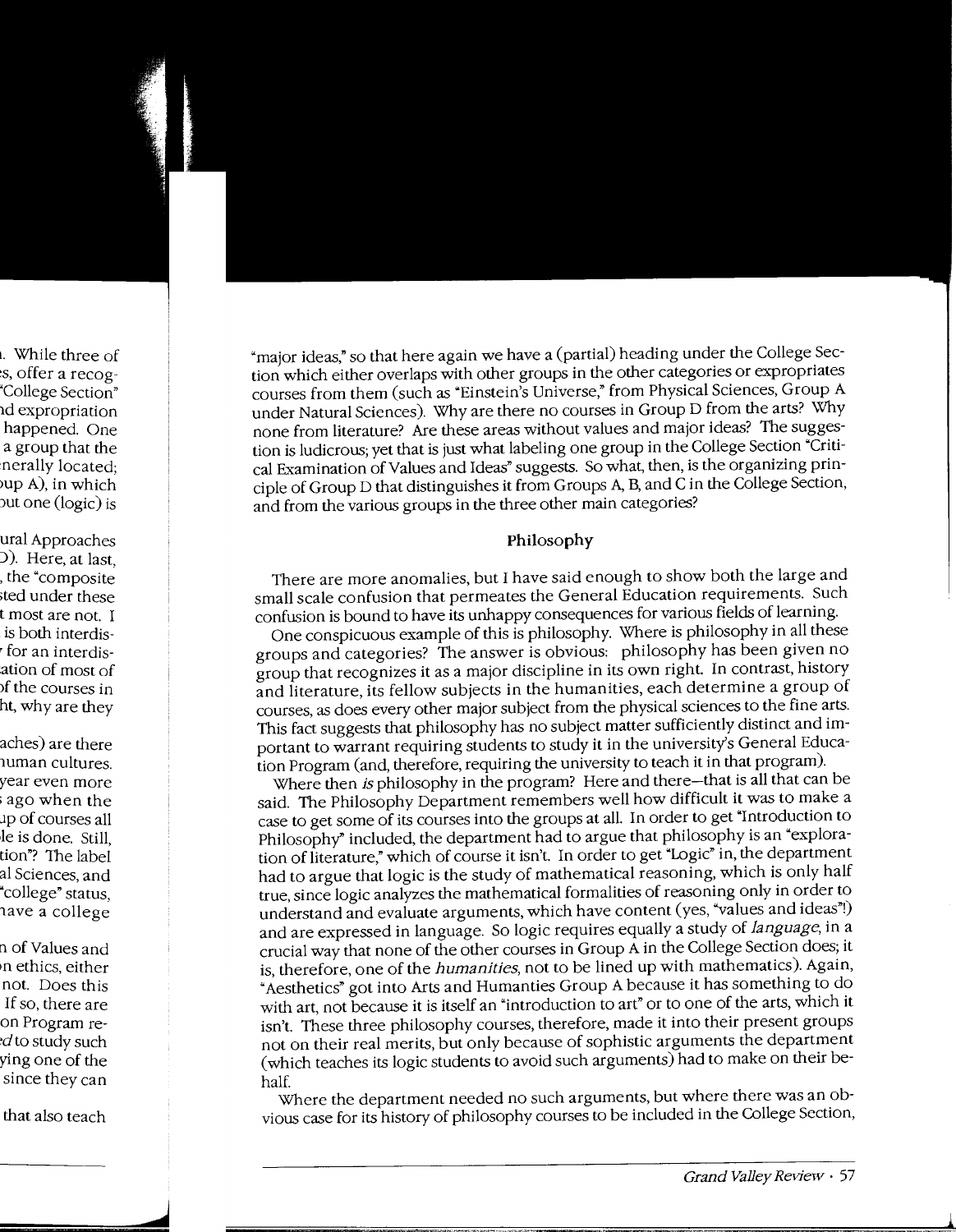History (Group C), the department was turned down. To this day there has been no satisfactory explanation given for including three courses in the history of science in this group but none in the history of philosophy.

The only philosophy course that found a home with ease-in Group D of the College Section-is "Ethics." No surprise. The surprise came when "Ethics in the Professions," submitted for the same group, was rejected. Only after continued argument (and assistance from the professional schools) was "Ethics in the Professions" finally accepted, two years after the program was originally adopted.

So, philosophy is in the General Education Program, but all carved up, as if it has no coherent subject matter or disciplinary integrity of its own. It managed to get into the General Education requirements here and there, by fair arguments or (mostly) foul, and then only as a conspicuously minor partner in every group to which it was admitted. Rather than itself dominating one group (in the way every other group except Groups Band D in the College Section is dominated by a recognizable area of learning) and having courses from other areas knock on *its* door, philosophy is the outsider, the oddity, that had to stand at all kinds of other doors and beg. The net result is easy to see: a student can meet the General Education requirements, and therefore graduate, without having taken a single course in philosophy.

Does that result reveal what Grand Valley currently thinks of philosophy? If so, the corollary, which I hinted at earlier, is not far behind; if students don't really need it, the university ought not to have to hire teachers to teach it. I don't believe, however, that this is what the university really thinks. It is certainly not what its founding administration and original faculty thought. And that is because philosophy *has* a subject matter of its own, distinct from that of every other field of learning. Philosophy pursues the nature of ultimate reality (metaphysics); the nature, kinds, and limits of human knowledge (epistemology); the nature and basis of good and evil, right and wrong (ethics); the principles and techniques of correct classification, definition, and reasoning (logic); and the nature and function of art in human society, as well as of aesthetic experience in the lives of individual human beings (aesthetics). While other disciplines naturally have occasion to raise questions on these matters, and perhaps sometimes to examine the answers seriously, most of the time these disciplines must, quite understandably, pursue their own subject matter. This means that they must make relatively unexplored, perhaps even uncritical assumptions about all these matters. Philosophy is the only discipline that pursues them directly, critically, and persistently and whose teachers have been trained to do just that and only that.

\Vhy, then, has philosophy fallen into the cracks? Not because what it studies is unimportant. What could be more important than every day to examine (with the help of Socrates and all the philosophers he has inspired for the last 2400 years) the question: what brings virtue and happiness to human life and society? Or to examine whether Carl Sagan is really right when he dogmatically announces that "the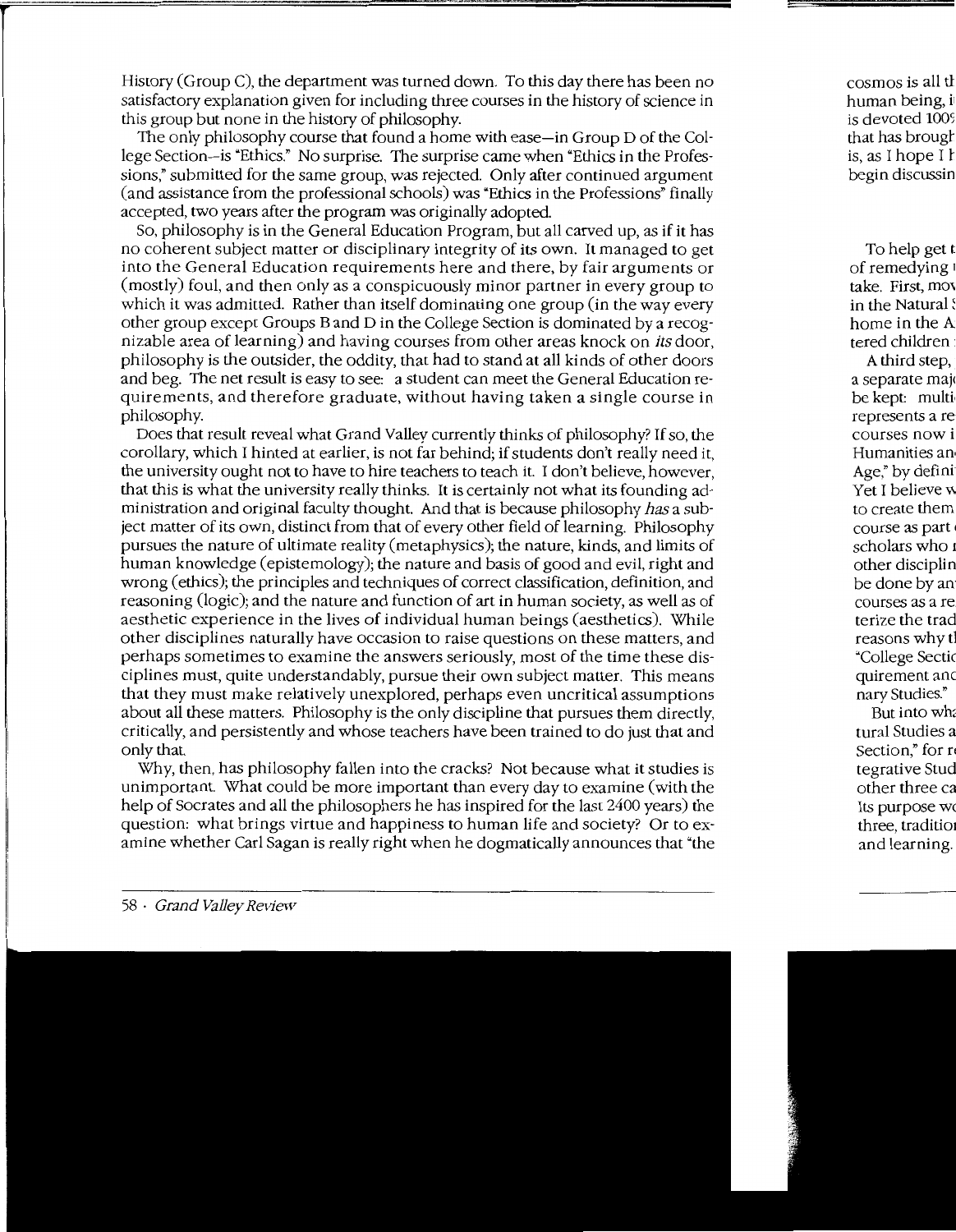cosmos is all there is"? These are questions of great importance, on which every human being, it seems to me, really wants the light of reason to shine. If philosophy is devoted 100% to that goal, it can only have been some momentary inadvertence that has brought about its sorry place in our General Education Program. But sorry it is, as I hope I have shown. And that is the second reason why I think we should begin discussing improvements that could be made in the program.

### **What** to do?

To help get that discussion going, let me offer what seems to be the simplest way of remedying the most obvious defects I have pointed out. Two steps are easy to take. First, move the Mathematics Group and the History Group back to their homes in the Natural Sciences and the Arts and Humanities. Second, provide philosophy a home in the Arts and Humanities where it belongs, to which it can gather its scattered children in a group of its own.

A third step, just as important as the first two, is nearly as easy. It requires retaining a separate major category for two remaining groups that, in my judgment, ought to be kept: multicultural and interdisciplinary courses. But neither one of these groups represents a recognizable field of learning within the other three categories. For the courses now included in the Multicultural Group are drawn from both Arts and Humanities and Social Sciences. And composite courses, such as "War in the Nuclear Age," by definition do not fit into any of the groups under the other three categories. Yet I believe we ought to keep them, encourage faculty from different departments to create them and team teach in them, and require students to take at least one such course as part of their general education. For then students can learn firsthand from scholars who make a significant effort to relate their own specialized disciplines to other disciplines in a way that addresses human concerns in a broader way than can be done by any one of the disciplines alone. Indeed, I suspect that the need for such courses as a remedy for the specialization and disconnectedness that tend to characterize the traditional type of general education program was precisely one of the reasons why the developers of the current General Education Program created the "College Section" in the first place. So I propose keeping this important idea as a requirement and making it more explicit by naming a group of courses: "Interdisciplinary Studies."

But into what larger category, then, do we place these two special groups, Multicultural Studies and Interdisciplinary Studies? I would not want to call it "The College Section," for reasons I have already mentioned. Why not call it the category of "Integrative Studies"? Although strictly speaking, this term is not coordinate with the other three categories, it would clearly identify the purpose of this fourth category. Its purpose would be to do something that can't be done well by courses in the other three, traditional categories, viz., address significant integrative aspects of human life and learning. Courses in Multicultural Studies would foster an understanding and